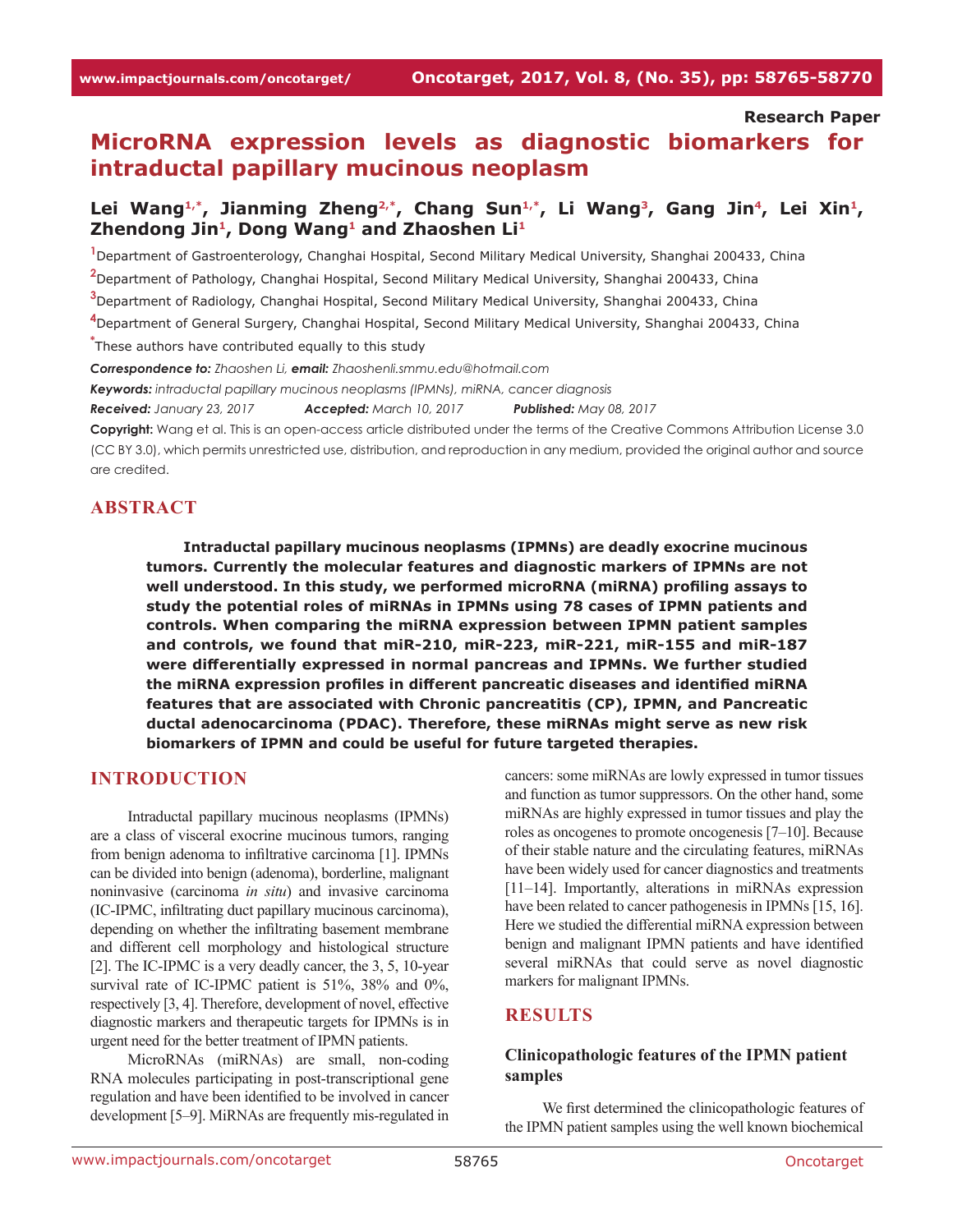**Table 1: Clinicopathologic features of the IPMN patient samples**

| <b>Index</b> | <b>Benign</b> |         |           | <b>Malignant</b> |         |           |         |
|--------------|---------------|---------|-----------|------------------|---------|-----------|---------|
|              | Case no       | Mean    | <b>SD</b> | Case no          |         | <b>SD</b> | p-value |
| <b>Tbil</b>  | 38            | 13.412  | 15.129    | 40               | 35.053  | 62.485    | 0.039   |
| <b>DBil</b>  | 38            | 6.202   | 11.557    | 40               | 19.610  | 41.526    | 0.056   |
| <b>ALB</b>   | 38            | 39.740  | 3.922     | 40               | 39.547  | 4.173     | 0.834   |
| <b>ALT</b>   | 38            | 40.607  | 54.439    | 39               | 59.324  | 81.164    | 0.240   |
| <b>AST</b>   | 38            | 31.685  | 19.672    | 39               | 49.732  | 54.694    | 0.059   |
| <b>AKP</b>   | 38            | 98.549  | 145.348   | 39               | 174.979 | 204.390   | 0.062   |
| <b>GGT</b>   | 37            | 93.240  | 312.035   | 39               | 207.966 | 377.085   | 0.152   |
| <b>GLU</b>   | 37            | 5.390   | 1.852     | 39               | 5.176   | 1.122     | 0.545   |
| <b>TG</b>    | 10            | 2.518   | 1.789     | 12               | 31.220  | 99.474    | 0.374   |
| <b>CH</b>    | 10            | 2.536   | 0.981     | 12               | 3.376   | 1.370     | 0.121   |
| <b>AMY</b>   | 20            | 133.475 | 193.409   | 12               | 61.800  | 69.425    | 0.128   |
| <b>CEA</b>   | 33            | 2.222   | 1.219     | 12               | 30.470  | 99.770    | 0.094   |
| CA19-9       | 34            | 22.847  | 38.078    | 12               | 141.576 | 244.062   | 0.008   |

indicators and tumor markers (Table 1). Comparing the levels of the above indicators, we found that only total bilirubin (T-Bil) and CA19-9 levels are significantly different between the benign and malignant IPMN patient samples, indicating the possible roles of these two factors in the pathogenesis of IPMNs. Indeed, Serum CA19-9 level can be used as a non-invasive preoperative tool to distinguish invasive and benign IPMNs [17], which is consistent with our result. For all other indicators or tumor markers examined in our study, where were no significant difference in their levels between benign and malignant IPMN patient samples, which suggests that the current well known indicators or tumor markers are not effective for the diagnostics of IPMNs.

# **MiRNA expression profiles in IPMN patient samples**

We next investigated whether miRNAs could serve as diagnostic markers for the IPMNs. First we performed a miRNA profiling study to detect the expression of 15 pancreas related miRNAs that could potentially be misregulated in IPMNs [18–20]. We found that different miRNAs have different expression levels in the patient samples. As shown in Figure 1, some miRNAs (miR-17, miR-107) have very low expression, while on the other hand, miRNAs such as miR-21 have very strong expression levels. These data suggested that we can successfully detect the miRNA expression and different miRNAs are differentially expressed in the IPMN patient samples.

# **Mis-regulated miRNA expression in IPMN patients**

To further study the potential role of miRNAs in the pathogenesis of IPMNs, we determined the expression of individual miRNAs in IPMN patient samples and the normal control pancreas (NP). As shown in Table 2 and Figure 2, among the 15 miRNAs examined in our study, 9 of them (miR-210, miR-210, miR-223, miR-221, miR-221, miR-221, miR-155, miR-210, miR-223) were significantly differentially expressed between the IPMN samples and the controls. Interestingly, all of those 9 miRNAs were up-regulated in the IPMN patients compared to controls, suggesting that those miRNAs could potentially promote the pathogenesis of IPMNs.

# **Differential expression of miRNAs in different IPMN subtypes**

We further studied the expression profile of miRNAs in IPMNs, we detected the expression of different miRNAs in different IPMN subtypes. IPMN samples were separated into four different subtypes (G, gastric type; I, intestinal type; PB, biliary pancreatic type; O: oncocytic type). The G and I subtypes of IPMNs have relative good prognosis, while the PB and O types of IPMN represent the poor prognosis types. When we compared the miRNA expression levels in different IPMN subtypes, we found that, interestingly, four miRNA (miR-100, miR-187, miR-210, miR-223) levels were up-regulated in the poor prognosis subtypes (PB and O) compared to the good prognosis subtypes (G and I) (Table 3), suggesting that the expression levels of those miRNAs were associated with the IPMN prognosis statuses.

# **Differential miRNA expression between chronic pancreatitis (CP), IPMN, and pancreatic ductal adenocarcinoma (PDAC) samples**

The mis-regulated miRNA expression in IPMN suggests the important role of miRNA in IPMN prognosis. Next we studied the expression of miRNAs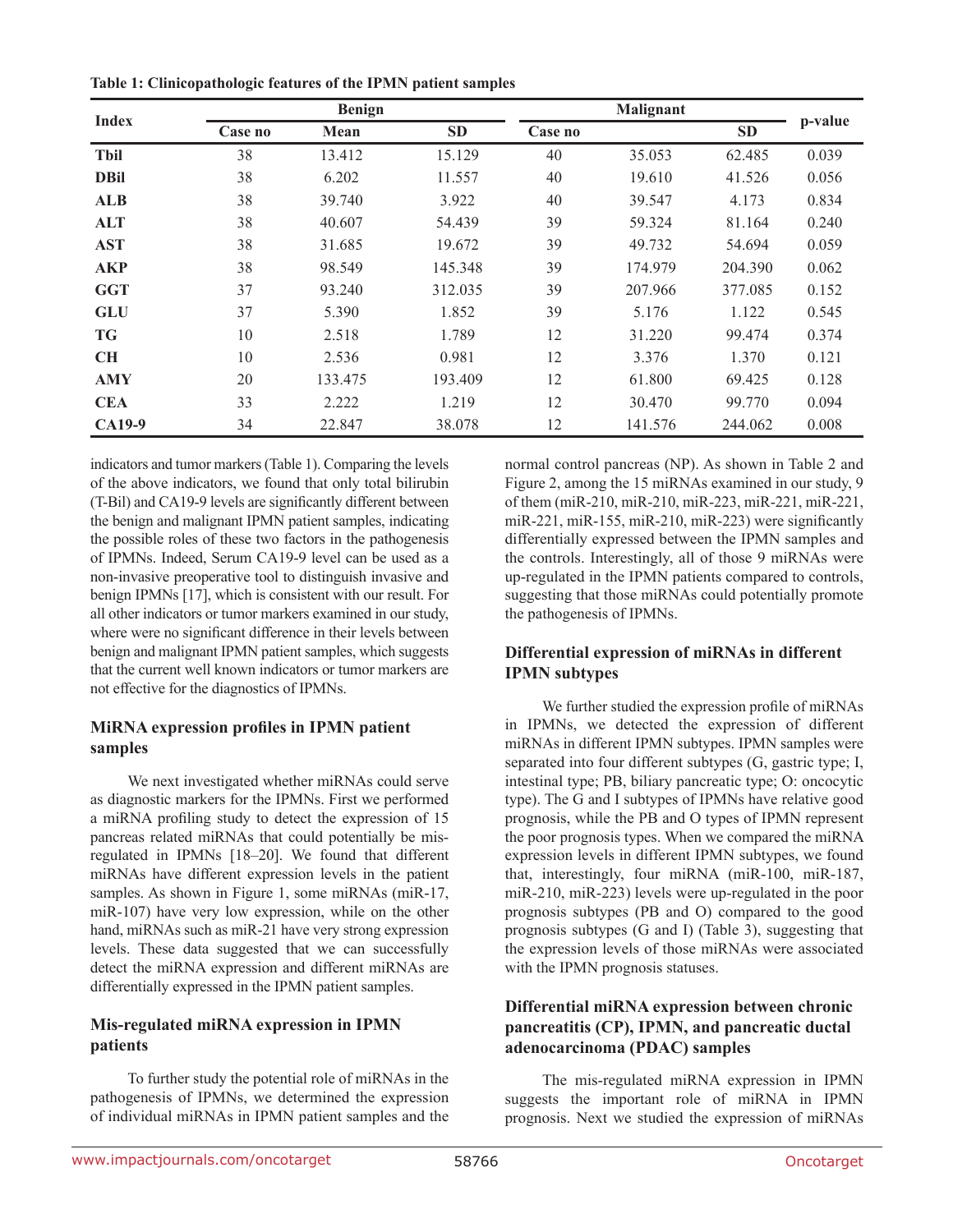**Table 2: Mis-regulated miRNA expression in IPMN patients**

| miRNAs        | <b>IPMN</b> |                  |        | <b>NP</b> |                  |       |         |
|---------------|-------------|------------------|--------|-----------|------------------|-------|---------|
|               | Mean        | <b>Quartiles</b> |        | Mean      | <b>Quartiles</b> |       | p-value |
| $m$ i $R-100$ | 0.490       | 0.016            | 3.491  | 0.006     | 0.004            | 0.010 | .002    |
| $miR-107$     | 0.298       | 0.024            | 2.757  | 0.004     | 0.002            | 0.013 | .004    |
| $miR-452$     | 0.045       | 0.002            | 0.582  | 0.001     | 0.000            | 0.002 | .005    |
| $miR-21$      | 2.539       | 0.236            | 25.642 | 0.159     | 0.079            | 0.334 | .018    |
| $miR-221$     | 0.162       | 0.017            | 0.871  | 0.002     | 0.000            | 0.007 | .002    |
| $miR-155$     | 0.807       | 0.178            | 3.812  | 0.024     | 0.018            | 0.051 | .003    |
| $miR-187$     | 1.315       | 0.192            | 5.399  | 0.002     | 0.001            | 0.006 | .001    |
| $miR-210$     | 0.220       | 0.137            | 0.600  | 0.002     | 0.001            | 0.004 | .001    |
| $miR-223$     | 0.739       | 0.202            | 4.178  | 0.002     | 0.001            | 0.005 | .000    |



**Figure 1: MicroRNA expression profiles in IPMN patient samples.** miRNA expression levels were determined by SYBR Green I base quantitative PCR. Briefly, RNA samples were *in vitro* transcribed in to cDNA using miRNA specific stem-loop RT primers, the the RT products were used for the real time PCR analysis. The expression of individual miRNAs were normalized to Let-7a using 2<sup>-∆Ct</sup> method. N=3.



**Figure 2: Differential miRNA expression between IPMN and NP samples.** The relative expression levels of miR-155 and miR-210 were determined by real time PCR analysis using IPMS and NP samples.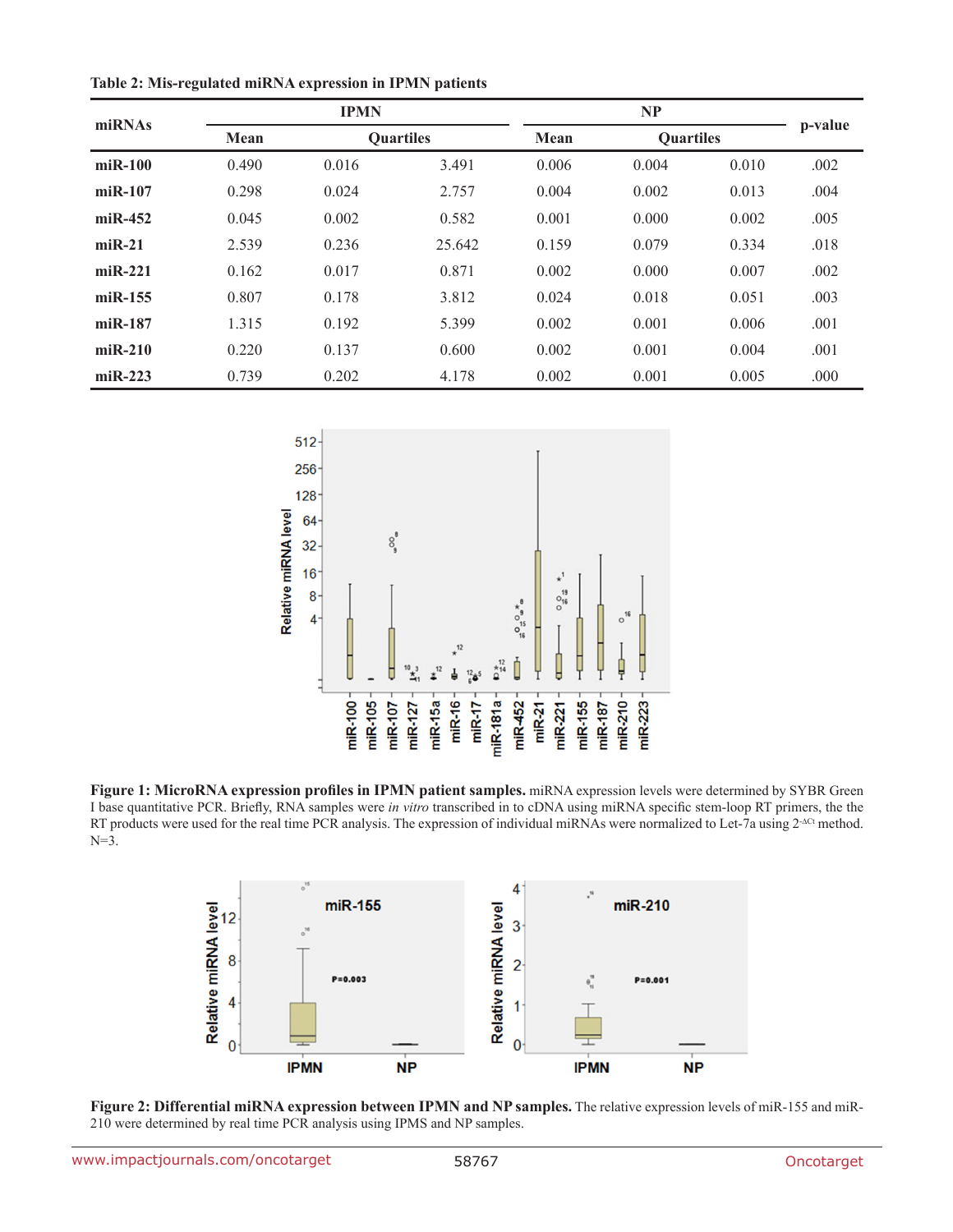**Table 3: Differential expression of miRNAs in different IPMN subtypes**

| miRNAs    | G+I   |       |                  |       |                  |        |         |  |
|-----------|-------|-------|------------------|-------|------------------|--------|---------|--|
|           | Mean  |       | <b>Ouartiles</b> | Mean  | <b>Ouartiles</b> |        | p-value |  |
| $miR-100$ | 0.096 | 1.384 | 1.939            | 2.281 | 1.384            | 6.539  | 0.086   |  |
| $miR-187$ | 0.431 | 0.115 | 3.330            | 2.654 | 1.816            | 15.591 | 0.086   |  |
| $miR-210$ | 0.194 | 0.110 | 0.304            | 0.678 | 0.318            | 1.288  | 0.037   |  |
| $miR-223$ | 0.447 | 0.120 | 2.211            | 3.418 | 0.740            | 6.595  | 0.052   |  |

**Table 4: Differential miRNA expression between chronic pancreatitis and IPMN patient samples**

| miRNAs    | <b>IPMN</b> |       |                  |       |                  |       |         |
|-----------|-------------|-------|------------------|-------|------------------|-------|---------|
|           | Mean        |       | <b>Ouartiles</b> | Mean  | <b>Quartiles</b> |       | p-value |
| $miR-21$  | 2.539       | 0.236 | 25.642           | 0.161 | 0.109            | 1.105 | 0.049   |
| $miR-155$ | 0.807       | 0.178 | 3.812            | 0.070 | 0.024            | 0.086 | 0.006   |
| $miR-187$ | 1.315       | 0.192 | 5.399            | 0.008 | 0.002            | 0.232 | 0.014   |
| $miR-210$ | 0.220       | 0.137 | 0.600            | 0.010 | 0.002            | 0.038 | 0.003   |
| $miR-223$ | 0.739       | 0.202 | 4.178            | 0.051 | 0.006            | 0.324 | 0.039   |

**Table 5: Differential miRNA expression between PDAC and IPMN patient samples**

| miRNAs     | <b>IPMN</b> |       |                  |       | p-value |                  |       |
|------------|-------------|-------|------------------|-------|---------|------------------|-------|
|            | Mean        |       | <b>Ouartiles</b> | Mean  |         | <b>Ouartiles</b> |       |
| $miR-16$   | 0.063       | 0.011 | 0.140            | 0.157 | 0.081   | 0.272            | 0.028 |
| $miR-17$   | 0.007       | 0.004 | 0.009            | 0.019 | 0.009   | 0.033            | 0.005 |
| $miR-181a$ | 0.021       | 0.001 | 0.030            | 0.073 | 0.018   | 0.182            | 0.008 |
| $miR-187$  | .315        | 0.192 | 5.399            | 0.170 | 0.061   | 0.811            | 0.010 |

between different pancreatic diseases. The process of carcinogenesis of PDAC is usually considered as a cumulative mutation process that first started with chronic pancreatitis and later tumor development. We first compared the expression of miRNAs between IPMN and CP samples (Table 4), and found that the expression of miR-21, miR-155, miR-187, miR-210 and miR-223 are significantly higher in IPMN patient samples compared to the CP samples. When comparing the IPMN with PDAC samples (Table 5), we identified four different miRNAs, miR-16, miR-17, miR-181a and miR-187, that are differentially expression between the IPMN and PDAC samples. The above differentially expressed miRNAs between CP, IPMN and PDAC samples could serve as novel diagnostic markers for different pancreatic diseases.

# **DISCUSSION**

MiRNAs are 18~24 nucleotides, non-coding small RNAs that plays important roles in tumorigenesis, development, prognosis, diagnosis and treatment responses. At post-transcriptional level, it binds to the target mRNA, and negatively regulates the expression of the target genes [7]. Recent studies have shown that miRNAs can target important target genes or pathways and play essential roles as oncogenes or tumor suppressor genes in tumorigenesis and progression [21–23], therefore, miRNA could serve as important cancer diagnostic markers and therapeutic targets.

MiRNAs are widely used in the diagnosis of pancreatic cancers. Recent studies revealed that miRNA expressions in pancreatic cancer samples, para-cancerous tissues, normal tissues and chronic pancreatitis were significantly different, suggesting that these differentially expressed miRNAs may be able to detect and treat the pancreatic diseases [20, 24–26]. Our results revealed that miR-100, miR-107, miR-215, miR-21, miR-221, miR-155, miR-187, miR-210 and miR-223 are differentially expressed between normal pancreas and IPMNs, suggesting that these miRNAs may be specific markers of IPMN. Our profiling data were consistent with some published data reporting the important roles of the above miRNA in pancreatic diseases. For example, miR-155 can inhibit the expression of Tumor protein 53-induced nuclear protein 1 expression and therefore promote pancreatic tumor development [16, 25, 27]. And miR-210 has been identified as a biomarker of pancreatic ductual adenocarcinoma [28]. In addition, the expression of miR-21, miR-155, miR-187, miR-210 and miR-223 in are significantly different in IPMN and CP patients and the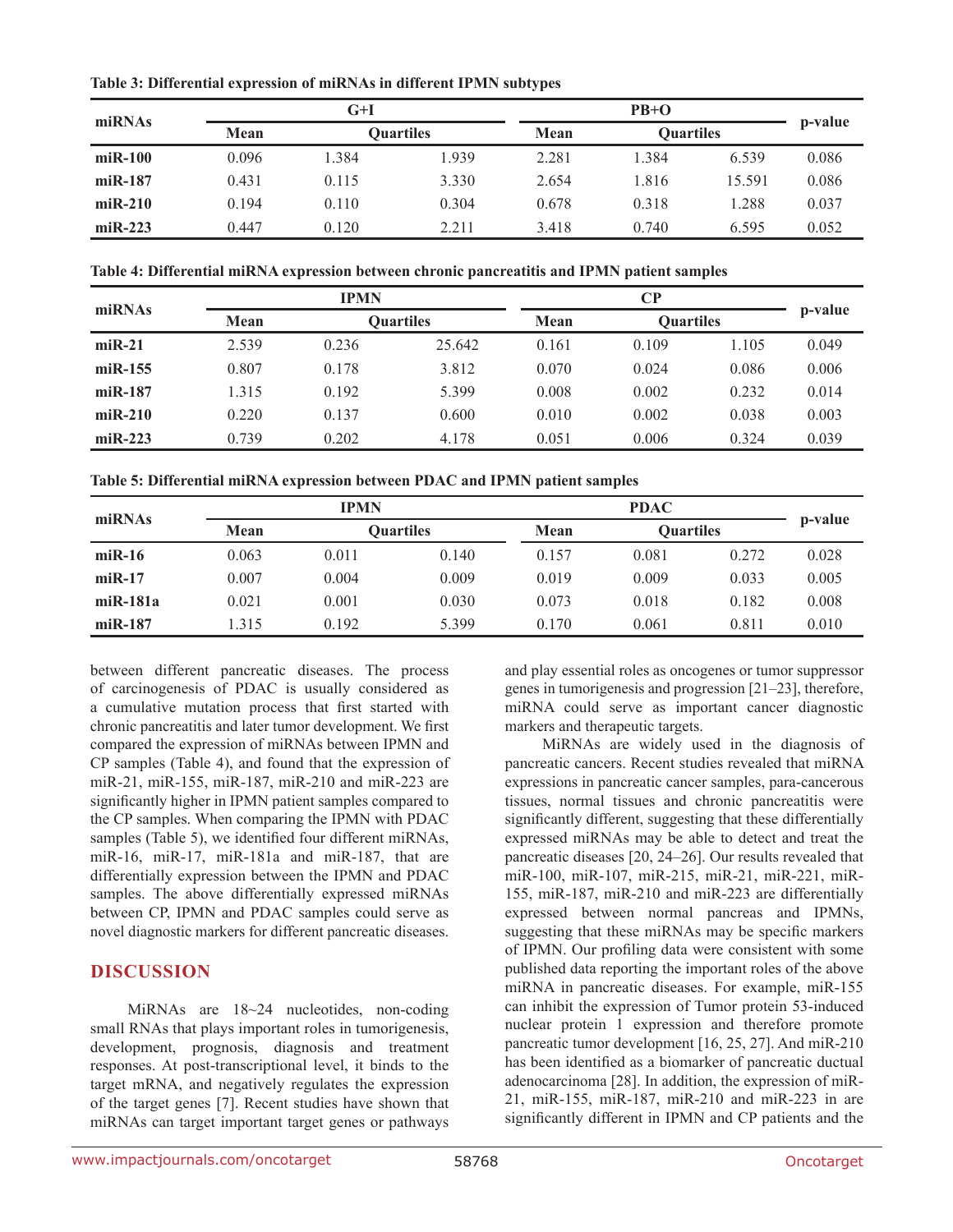expression of miR-16, miR-181a and miR-187 in were differentially expressed in between IPMNs and PDACs, suggesting that these miRNAs could be used as detection markers for different pancreatic diseases.

Overall, our data suggested that miRNA are important regulators of IPMN and other pancreatic diseases. The differentially expressed miRNAs could potentially be used as novel diagnostic markers and therapeutic targets for the treatment of IPMNs.

# **MATERIALS AND METHODS**

### **Patients and clinical samples**

78 cases of IPMN patients treated in Shanghai Changhai Hospital during the period from 2000-2009 were used for this study. The case group consisted of patients with benign IPMN (n=38) and patients with malignant IPMN (n=40). Patient samples were tested using different markers including: serum total protein (TP), albumin (Alb), total bilirubin (T-Bil), alanine transferase (ALT), aspartate transferase (AST) and the tumor markers carbohydrate antigen (CA19-9). The postoperative serum levels of ALP, γ-glutamyltransferase (γ-GTP), amylase (Amy), carcinoembryonic antigen (CEA). The pathological statuses of the samples were defined with WHO classification criteria. Written informed consents were signed by all the patients before collecting samples. The study protocol was approved by the Institutional Ethic Committee of the Hospital.

### **Isolation of miRNA from formalin-fixed paraffin-embedded tissues**

MiRNA samples were isolated from Formalin-Fixed Paraffin-Embedded Tissues using the Roche miRNA isolation kit. Briefly, the paraffin specimens were cut into 5μm thick slices and then treated with xylene for 5 minutes at room temperature, then RNA the precipitated using pure ethonal. MiRNA samples were further isolated using the RNA binding column following the manufacturer's instructions.

#### **MiRNA expression analysis**

MiRNA expression was determined using the previously established SYBR Green I based method [29]. The pancreatic paraffin tissue small RNAs were reverse transcribed (RT) into cDNA using different miRNA stem-loop RT primers. Then the RT products were diluted 5 times using  $H_2O$  and used for the Real time PCR analysis. Let-7a was used as internal control. The relative expression levels of miRNAs were calculated using the 2-∆Ct method. The presented data were from three independent repeats for each sample.

### **Statistical analysis**

SPSS 13.0 statistical software was used for statistical processing and statistical charts. Since the miRNA data are non-normally distributed, the expression data are expressed as median and interquartile range. Mann-Whitney U test (two groups) and Kruskal-Wallis H test (multiple groups) were used for statistical analysis,  $p<0.05$  for the hypothesis test was considered as statistically significant.

### **Author contributions**

L.W., J.Z., C.S. designed the study, performed the experiment, analyzed the data and wrote the manuscript; L.W, G.J., L.X., Z.J., D.W. performed experiment. Z.L. designed, supervised the study, analyzed data and wrote the manuscript. This work was supported by Grant 81470885 from the National Natural Science Foundation of China.

# **CONFLICTS OF INTEREST**

The authors declare no conflicts of interest.

# **REFERENCES**

- 1. Sohn TA, Yeo CJ, Cameron JL, Hruban RH, Fukushima N, Campbell KA, Lillemoe KD. Intraductal papillary mucinous neoplasms of the pancreas: an updated experience. Ann Surg. 2004; 239:788-97.
- 2. Del Chiaro M, Verbeke C. Intraductal papillary mucinous neoplasms of the pancreas: reporting clinically relevant features. Histopathology. 2017; 70:850-60. doi: 10.1111/ his.13131.
- 3. Nara S, Shimada K, Kosuge T, Kanai Y, Hiraoka N. Minimally invasive intraductal papillary-mucinous carcinoma of the pancreas: clinicopathologic study of 104 intraductal papillary-mucinous neoplasms. Am J Surg Pathol. 2008; 32:243-55. doi: 10.1097/ PAS.0b013e3181484f1e.
- 4. Nara S, Onaya H, Hiraoka N, Shimada K, Sano T, Sakamoto Y, Esaki M, Kosuge T. Preoperative evaluation of invasive and noninvasive intraductal papillary-mucinous neoplasms of the pancreas: clinical, radiological, and pathological analysis of 123 cases. Pancreas. 2009; 38:8-16. doi: 10.1097/MPA.0b013e318181b90d.
- 5. Lin S, Choe J, Du P, Triboulet R, Gregory RI. The m(6)A methyltransferase METTL3 promotes translation in human cancer cells. Mol Cell. 2016; 62:335-45. doi: 10.1016/j. molcel.2016.03.021.
- 6. Bracken CP, Scott HS, Goodall GJ. A network-biology perspective of microRNA function and dysfunction in cancer. Nat Rev Genet. 2016; 17:719-32. doi: 10.1038/ nrg.2016.134.
- 7. Lin S, Gregory RI. MicroRNA biogenesis pathways in cancer. Nat Rev Cancer. 2015; 15:321-33. doi: 10.1038/nrc3932.